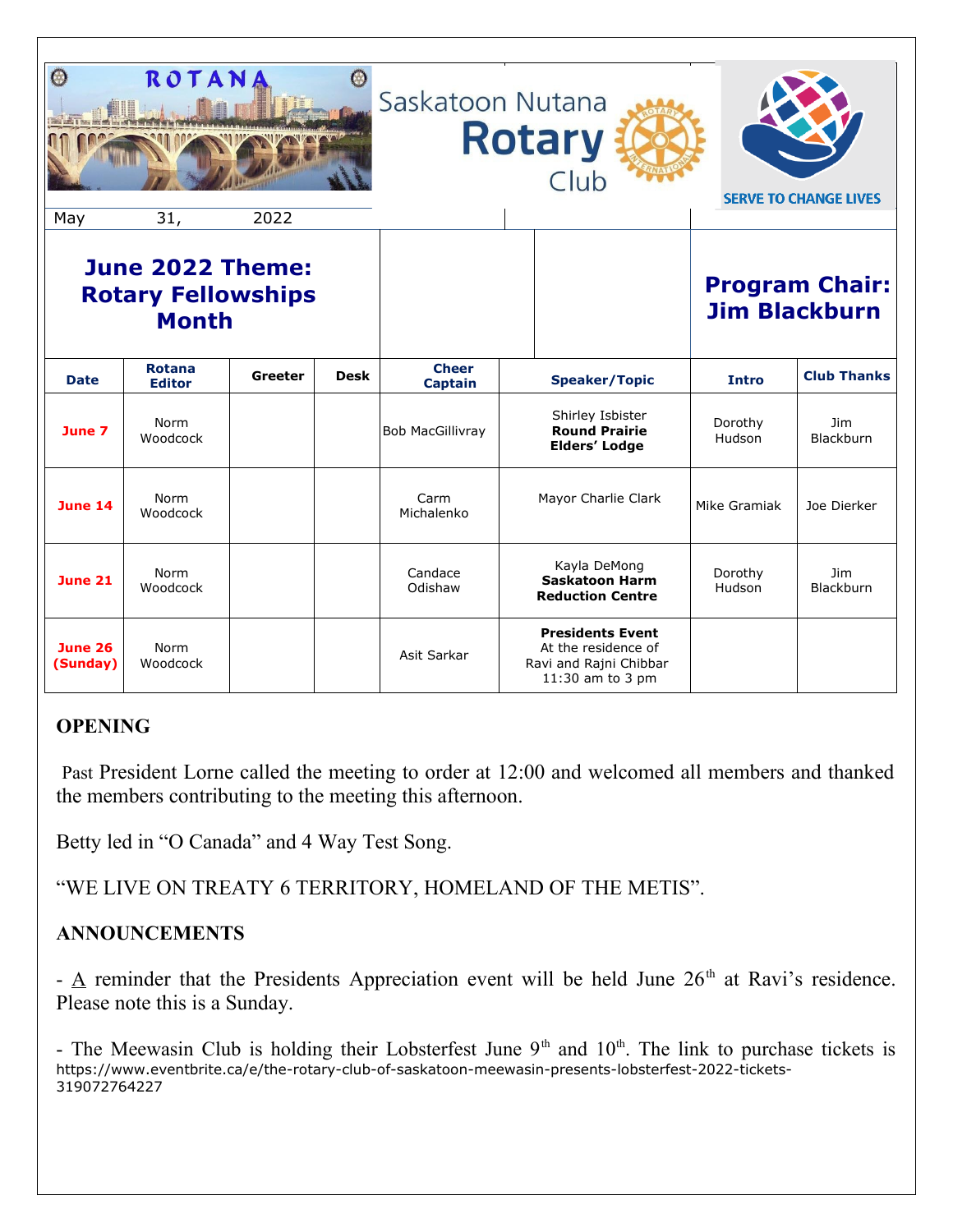## **PROGRAM**

Dorothy Hudson introduced our scheduled speaker Darren Swanson who is Chair of the Organizing Committee for the District 5550 Model United Nations Assembly(MUNA). Darren is a native of North Battleford and has a degree from the University of Saskatchewan. He is currently a member of the Rotary Club of Winnipeg. Darren works for the UN as a consultant in the area of sustainability.

Darren introduced other members of the organizing committee. Three of the members are past participants in MUNA sessions and will take leading roles in the 2023 MUNA. In order of presentation these were Avinash Singh, Farajah Farhangi and Wells Mayes. Also presenting was Jerry Storie, (a past speaker of the Manitoba legislature) who ensures that all protocols are being observed during MUNA.



Darren Swanson Avinash Singh Farajah Farhanghi Wells Mayes Jerry Storie

In the Model UN program, young people get a valuable opportunity to learn about the workings of the United Nations in a realistic simulation of its operation. It also helps them develop an understanding of foreign affairs in general, and may even spark the interest of some students to pursue careers in government service, economic development, politics, foreign trade or diplomacy.

Dr. Lloyd Axworthy, a former Canadian Minister of Foreign Affairs, and who is a graduate of our very first Winnipeg MUNA, said of his experience "I believe participating in the Model UN was one of the formative experiences of my youth."

It is fitting that the Rotary Club of Winnipeg should sponsor this MUNA program. Rotary, which encompasses all religions, cultures, sexes and creeds, was founded in the United States of America in 1905 with the objective to develop friendship and goodwill, to maintain the highest ethical standards in business, to render service above self in the community, and to advance international understanding.

Then, in 1910, the Rotary Club of Winnipeg was established, the very first Club outside the USA, thereby making Rotary international. (Today there are Rotary Clubs in more than 200 countries).

Subsequently, Rotary played an important role in finalizing the United Nations Charter in 1945; and then in 1957, the Rotary Club of Winnipeg became the first Rotary Club to sponsor a Model UN Assembly.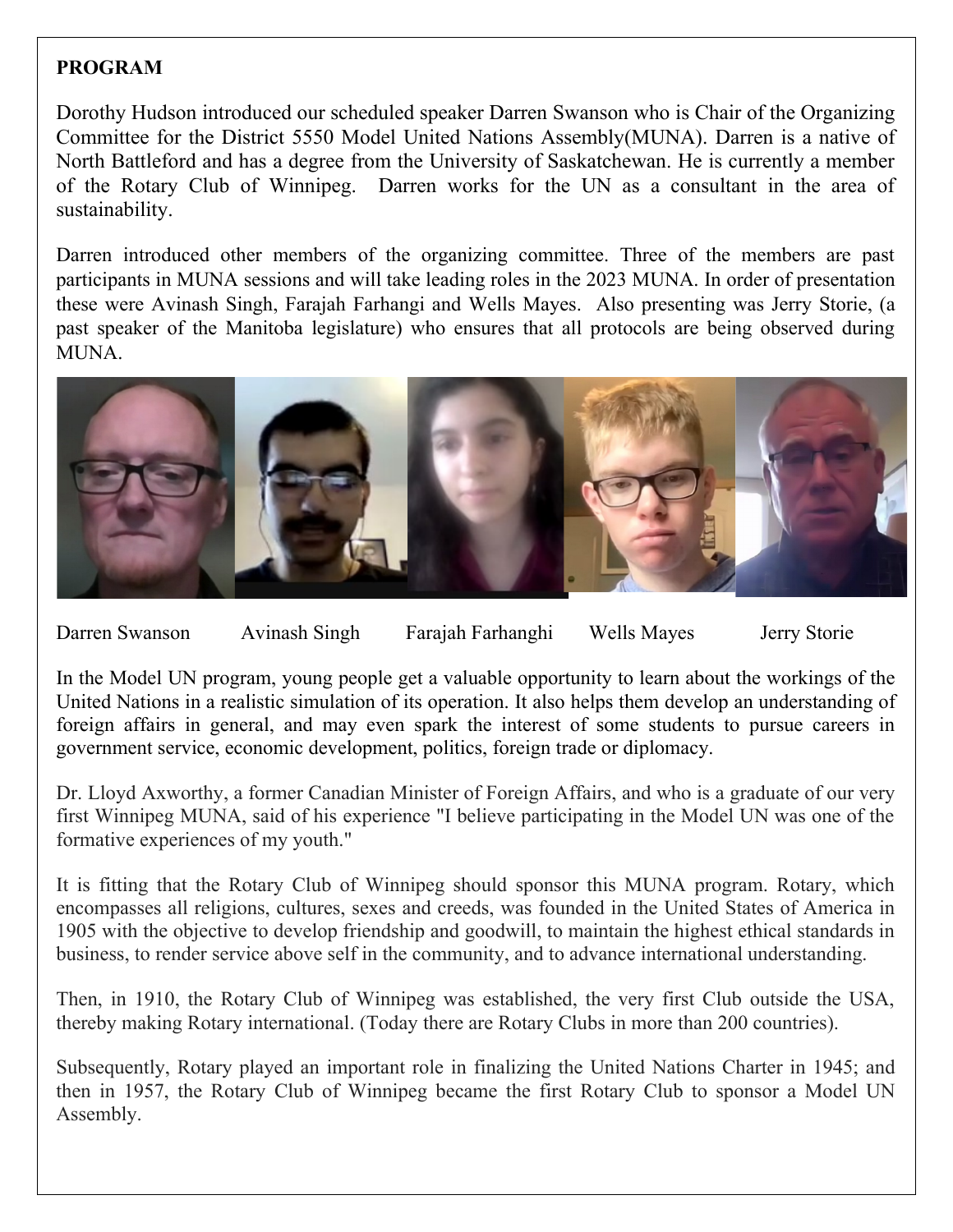As Rotarians, we believe this program will be a valuable experience and an enjoyable event for your students. It is an opportunity for students to

- learn about and be heard on topical foreign affairs issues,
- practice the concepts of respectful discourse,
- challenge their public speaking skills, and
- develop friendships with students of similar interests.

The last in person Assembly was held in 2019. The Assembly's of 2021 and 2022 were held virtually.

High schools participating were from Ontario, Manitoba, Saskatchewan, Alberta, Saskatchewan, British Columbia, North Dakota and Minnesota. There are two delegates per High School that are to represent a selected country for the Assembly. The delegates then debate, discuss and vote on two resolutions over the two day session. Sample resolutions from 2022 are as follows:



### **Resolution 1:**

A framework for regulating social networking companies regarding data storage, usage, transparency, and terms of use to safeguard democracy

During informal consultations, sub-groups drafted two operative action statements relating to each of the following topics:

- international cooperation and Internet Governance
- addressing the rights of children and youth  $\bullet$
- combating misinformation and safeguarding democracy  $\bullet$
- $\bullet$ creating a regulatory framework and designating future steps
- monitoring, reporting, and meetings



#### **Resolution 2:**

**Building a post-COVID-19** circular world economy for mitigating and enhancing resilience to future climate change

During informal consultations, sub-groups drafted two operative action statements relating to each of the following topics:

- reducing waste and pollution
- responsible consumption and production
- regenerating nature
- finance and investment
- monitoring, reporting, and meetings